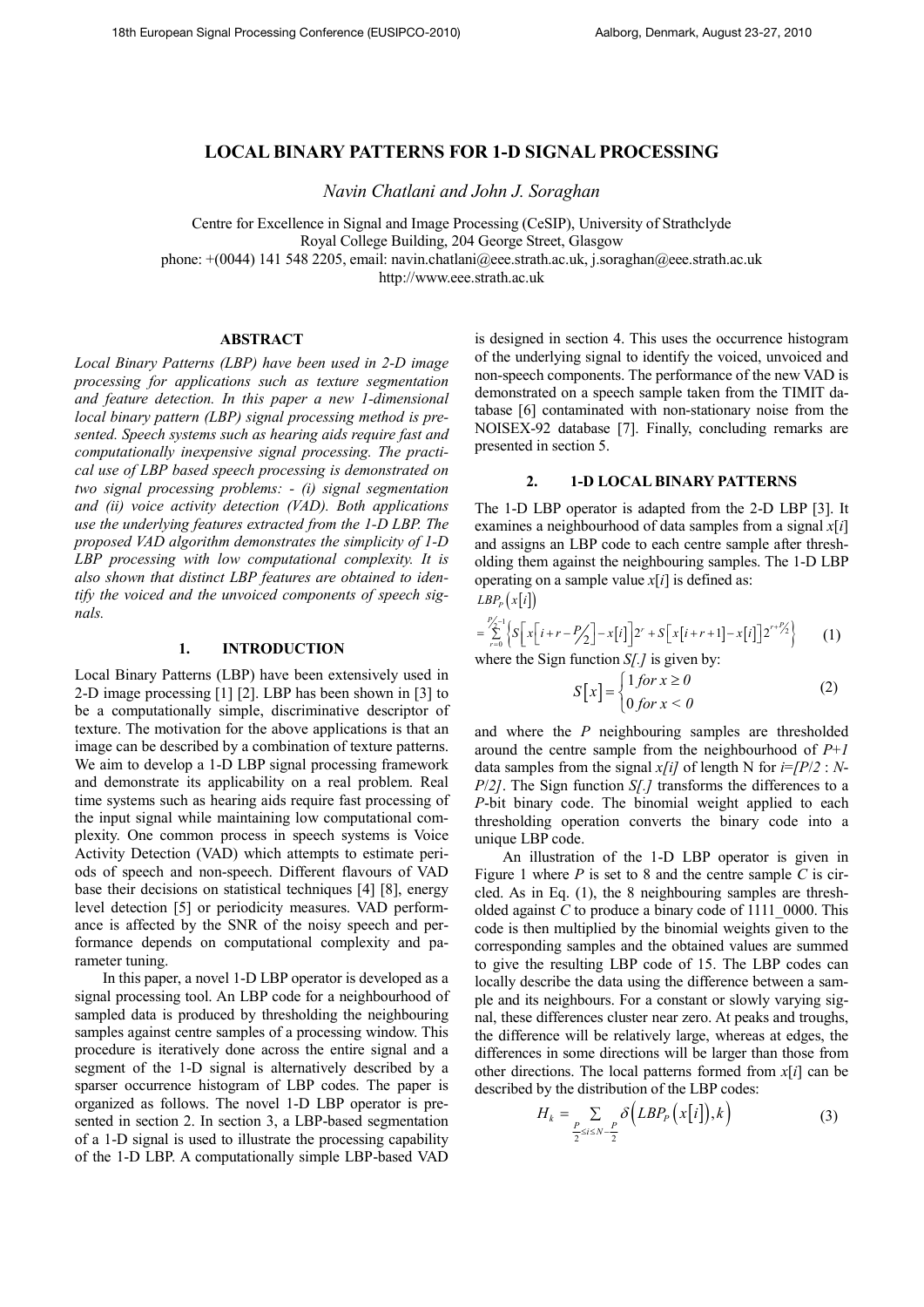

LBP code =  $1+2+4+8=15$ 

Figure 1 - Computation of 1-D local binary pattern (1-D LBP)

where  $k=1..n$  and *n* is the number of histogram bins and each bin corresponds to an LBP code.  $\delta(i,j)$  is the Kronecker delta function.

The standard  $LBP<sub>P</sub>$  operator produces  $2<sup>P</sup>$  different LBP codes. Extensions of the *LBPP* are presented in [3] for rotation invariant patterns  $LBP_{P}^{r}$ , uniform patterns  $LBP_{P}^{u}$ , and rotation invariant uniform patterns  $LBP_{P}^{r,u}$ .  $LBP_{P}^{r}$  is produced by shifting the LBP code for the P neighbouring samples until its minimum value is found. In this way, *LBP<sup>P</sup> r* of the processed window produces the same code for all shifted versions of that code and it is therefore invariant to rotation. A uniform pattern is defined by an LBP code which has at most two one-to-zero or zero-to-one transitions. The remaining non-uniform patterns are assigned to a single histogram bin and each uniform pattern is assigned to a separate bin. *LBP*<sup>*p*</sup></sup><sup>*u*</sup> gives a histogram with *P*(*P*-*1*)+*3* bins. *LBP*<sup>*r*<sub>*n*</sub><sup>*u*</sup></sup> shifts the uniform codes until they attain their minimum values and results in a histogram with *P*+*1* bins for uniform patterns plus one bin for non-uniform patterns. The LBP code evaluated earlier in this section is an example of a code that is uniform and is already rotation-invariant. The choice of which LBP to use depends on the need for either a more resolved representation or for a sparser histogram. In the presented work, normalized histograms will be used for  $LBP_P^{r,u}$  resulting in histograms with *P*+*2* bins.

#### **3. UNSUPERVISED SIGNAL SEGMENTATION USING 1-D LBP**

The 1-D LBP operator is used to produce a histogram of LBP codes which can be used as an alternative representation of the signal. In signal segmentation, the histogram can be used as a non-parametric estimator of the empirical LBP feature histogram. Resistor Average Difference (RAD) [2] can be used for measuring the similarity of adjacent LBP histograms. RAD is derived from the non-symmetric Kullback-Leibler Distance (KLD) [2] which is used for measuring the difference between two histograms *p* and *q*. KLD is given by:

$$
D_{KL}\left(p\|q\right) = \sum_{k=1}^{n} p(k) \left\{ \lg\left(p(k)\right) - \lg\left(q(k)\right) \right\} \tag{4}
$$

where *n* is the number of histogram bins and  $p(k)$  and  $q(k)$ are the number of occurrences in histograms *p* and *q* respectively at bin *k*. The RAD is defined as:

$$
D_{RAD}(p,q) = \left[ \left( D_{KL}(p||q) \right)^{-1} + \left( D_{KL}(q||p) \right)^{-1} \right]^{-1} \tag{5}
$$

 $D_{\text{RAD}}(p,q)$  between the two histograms *p* and *q* increases with dissimilarity and in contrast to KLD, RAD is symmetric [9].

#### **3.1 Noise Onset Identification**

In this example, the onset of noise is detected for a noise source switched on at some time τ. The signal *x* is first split into segments *xa*[*j*] of length *W* by applying a window *w*[*j*] of length *W* as:

$$
x_a[j] = x[aR + j]w[j] \text{ for } 0 \le j \le W - 1 \tag{6}
$$

where *a* is the segment number,  $R \leq W$  for overlapping segments and  $R=W$  for contiguous segments. *W* is chosen to be small enough to capture transitions in the LBP feature histograms.  $D_{\text{RAD}}(p,q)$  is measured for the segments of the adjacent histograms and similar segments are merged. When two adjacent segments are merged, their histograms are summed and normalized to produce the histogram of the new segment. This procedure continues until the segment does not expand and the previously merged segments are considered as a component of the signal with similar underlying LBP features.

This procedure was performed for an artificially generated sinusoidal signal of length 768 samples which was contaminated by Additive White Gaussian Noise (AWGN) in the middle portion of the signal as shown in Figure 2(a). The signal was split up as in Eq. (6) with *W*=*128* and *R*=128 and a rectangular window  $w[j]$ . The 1-D  $LBP<sub>8</sub><sup>r,u</sup>$  extension was used with  $P=8$  to give a LBP histogram with  $P+2=10$  bins as shown in Figure 2(b) for each segment. The *DRAD* values for adjacent segments are shown for illustrative purposes. The results of the segmentation are shown in Figure 2(c) and Figure 2(d). It can be seen that the algorithm exactly separates the sinusoidal components from the noise affected portion based on the similarity of the underlying signal features. No overlap was used in this example, however overlapping the segments will improve fidelity.

## **4. VOICE ACTIVITY DETECTION USING 1-D LBP**

Traditional VAD detects speech activity in the presence of noise. VAD does not usually distinguish between voiced and unvoiced components [4][5][8]. Unvoiced speech contains high occurrences of non-uniform patterns and use of the uniform LBP extension,  $LBP_{P}^{r,u}$ , can distinguish between these two speech components. The speech utterance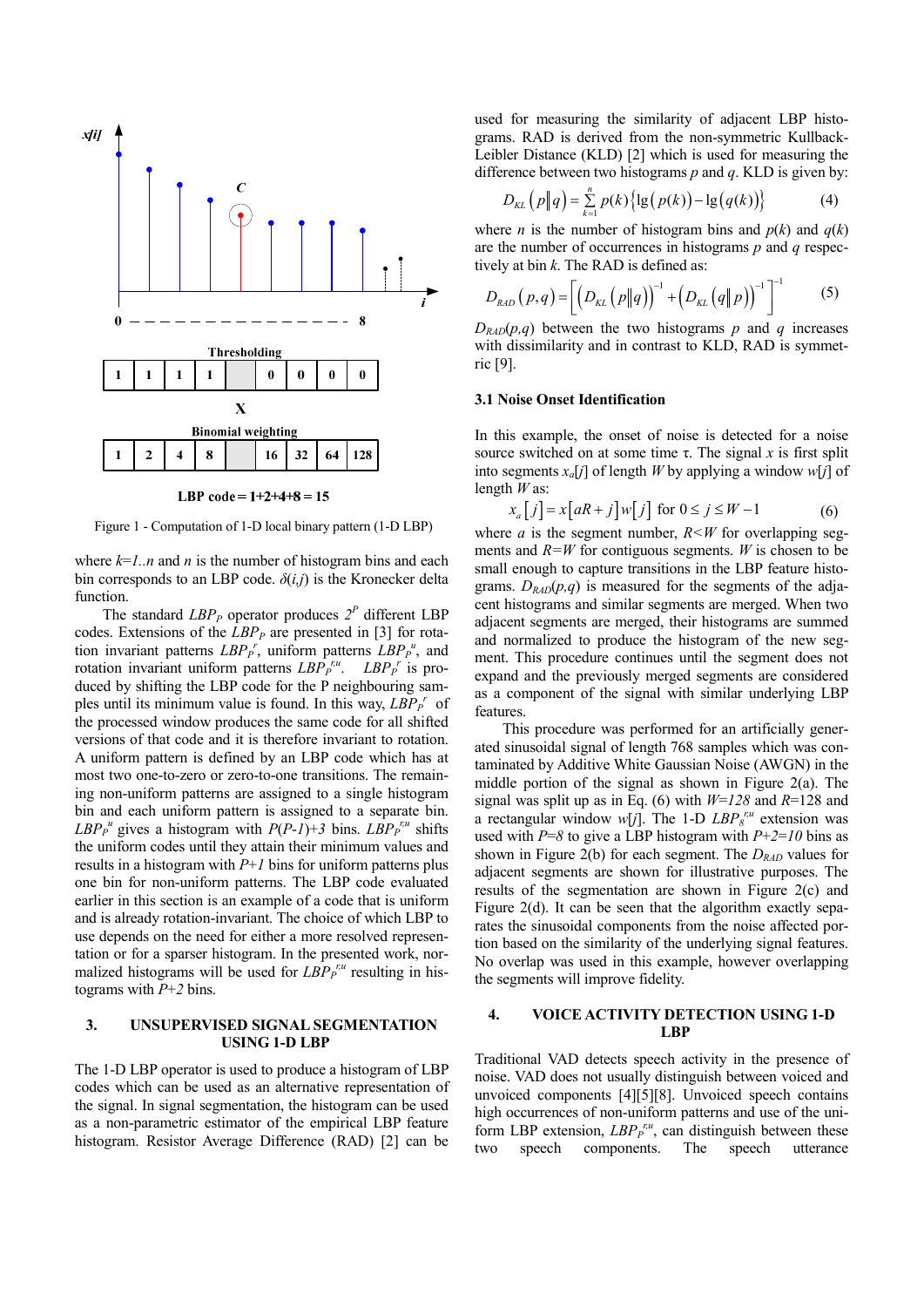

Figure 2 - Segmentation of a sinusoidal signal contaminated by AWGN (a) Original noisy signal (b)  $LBP<sub>8</sub><sup>r,u</sup>$  histograms of the 6 segments formed and  $D_{RAD}(p,q)$  measure for adjacent histograms (c) Segmented sinusoidal components (d) Noise affected segment



Figure  $3 - LBP<sub>8</sub><sup>r,u</sup>$  results for clean speech utterance (a) Clean speech with unvoiced segments circled (b) Occurrence results in non-uniform bin 10 from LBP feature histograms (c) Clean speech with voiced segments circled (d) Occurrence results in central uniform bin 5 from LBP feature histograms

"*Good service should be rewarded by big tips*" was taken from the TIMIT database [6] and is plotted in Figure 3(a). A sampling frequency of 16 kHz was used and the signal was segmented according to Eq. (6) with a rectangular window of length  $W=160$  samples and no overlap. The  $LBP<sub>8</sub><sup>r,u</sup>$  for each segment was measured to give LBP histograms with 10 bins. Any non-uniform patterns are separated into a single bin. Figure 3(b) shows the plot for the non-uniform bin (bin 10) for each speech segment. This illustrates that the higher frequency unvoiced speech circled in Figure 3(a) and labelled "U" produce higher occurrences of non-uniform patterns. Non-uniform patterns occur in other portions of the signal. This is due to low-power recording noise from the speech sample used. This distinctive non-uniform marker can be used to identify unvoiced speech segments of the analyzed signal that have an increased number of occurrences in the non-uniform histogram bin.

The lower frequency voiced components are highlighted in circles and labelled "V" in Figure 3(c). These produce uniform patterns with the resulting plot shown in Figure 3(d). This shows the number of occurrences in the central uniform bin 5 for the segmented signal. The distribution of the patterns for speech signal shows peak activity in the uniform bin 5 at segments corresponding to voiced speech. This LBP feature relates to a particular rotation-invariant feature of the voiced components. It can be seen that during voiced speech activity there is significant activity in this central bin. Therefore, the occurrence histograms of these speech components can distinguish these two regions based on their extracted LBP features. Noise may contain non-uniform patterns and for noisy speech signals, the bin 5 features can also distinguish unvoiced speech components from weaker voiced speech components that have been more affected by the added noise. A higher resolved histogram such as  $LBP_P^u$  can be used if this criterion to distinguish unvoiced speech from noise or weak speech components affected by noise is required.  $LBP_{P}^{u}$  distributes the occurrences in the histogram over a larger number of bins and thus keeps activity low in any particular uniform bin for unvoiced speech.

Environmental sounds may contain low-frequency noise and periodic components whose spectra overlap with the voiced components of the speech signal. Therefore, discrimination of features that produce similar histograms from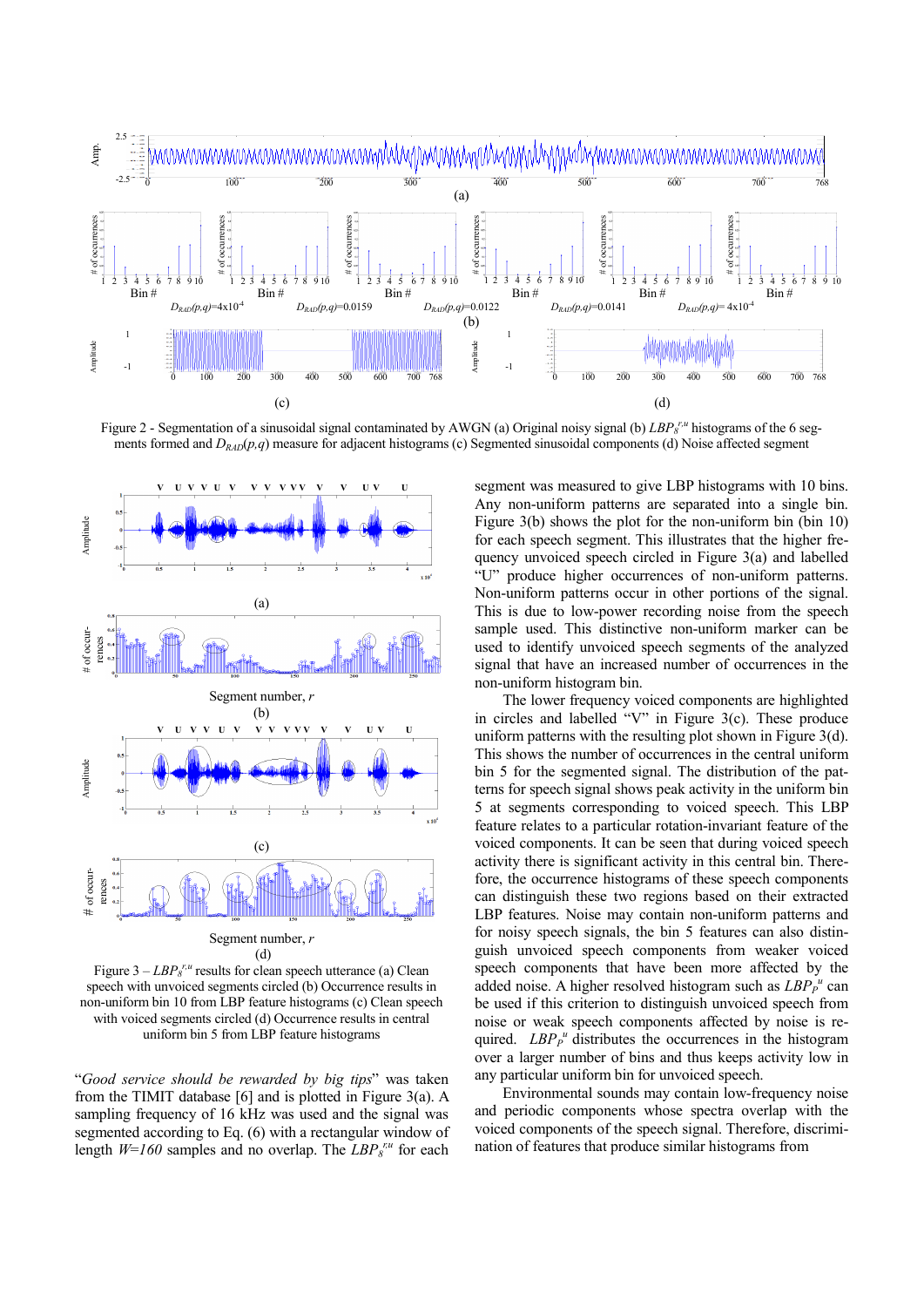

Figure 4 - VAD results for speech contaminated with F16 cockpit noise at 5 dB SNR (a) Noisy speech (b) Voiced speech components identified (c) Unvoiced speech components identified

different sound sources is performed by incorporating a local power measure of the analyzed signal segment  $x_a[j]$  to give the joint operator  $LBP_{P}^{r,u}/VAR_{seg}$  where  $VAR_{seg}(x_a[j])$  is given by:

$$
VAR_{seg}(x_a[j]) = \frac{1}{W} \sum_{j=0}^{W-1} (x_a[j] - \bar{X}_a)^2 \text{ where } \bar{X}_a = \frac{1}{W} \sum_{j=0}^{W-1} (x_a[j]) \tag{7}
$$

#### **4.1 1-D LBP-based VAD algorithm**

The algorithm presented below uses the 1-D LBP to separate noisy speech into voiced, unvoiced and non-speech components by the following steps:

- 1. Segment the input noisy speech signal *x* to give segments  $x_a[i]$
- 2. Perform  $LBP<sub>8</sub><sup>riu2</sup>$  for each segment  $x_a[j]$  to obtain the normalized occurrence histogram for that segment
- 3. Separate all segments which have the normalized histogram bin  $p(10)$  $> 0.3$  and label as unvoiced speech segments.  $p(k)$  is the occurrence probability in histogram bin *k*
- 4. Measure *VARseg*(*xa*[*j*]) for each segment and separate the LBP features with *VARseg*(*xa*[*j*])*<thresh*. Label as nonvoiced speech segments
- 5. Label remaining segments as voiced speech segments
- 6. Perform final grouping by assigning contiguous speech segments  $T_{\text{NV}}$  < 50 ms to non-voiced speech label



Figure 5 - VAD results for speech contaminated with car interior noise at 5 dB SNR (a) Noisy speech (b) Voiced speech components identified (c) Unvoiced speech components identified

The value of *thresh* must be chosen to distinguish voiced speech from non-speech with similar LBP features. A value of 0.003 for *thresh* was selected empirically from experimental studies for speech contaminated with different noise types ranging down to 0dB SNR. The value of  $T_{\text{NV}}$  was chosen as in [10] to remove the influence of noise intrusion.

#### **4.2 Performance Evaluation**

The 1-D LBP-based VAD algorithm from section 4.1 was tested on the previous clean speech utterance from Figure 3(a) degraded with F16 cockpit noise and car interior noise. These noise sources were obtained from the Noisex92 [7] database. Figure 4 shows the results obtained for the speech utterance contaminated with F16 cockpit noise at SNR level of 5 dB with the voiced and unvoiced components labelled "V" and "U" respectively. Figure 4(b) and Figure 4(c) demonstrate that the LBP-based VAD algorithm is able to correctly identify all of the voiced and unvoiced components from the noisy speech. Figure 5 shows the results obtained for the speech utterance contaminated with car interior noise at SNR level of 5 dB. Figure 5(b) and Figure 5(c) demonstrate that the LBP-based VAD algorithm is able to correctly identify all of the voiced speech components. However, it does not identify one weak portion of the unvoiced speech since its LBP feature was affected by the stronger lowfrequency noise component for low SNR values. The LBP feature for this unvoiced portion was not significantly modified in the previous case with the higher frequency compo